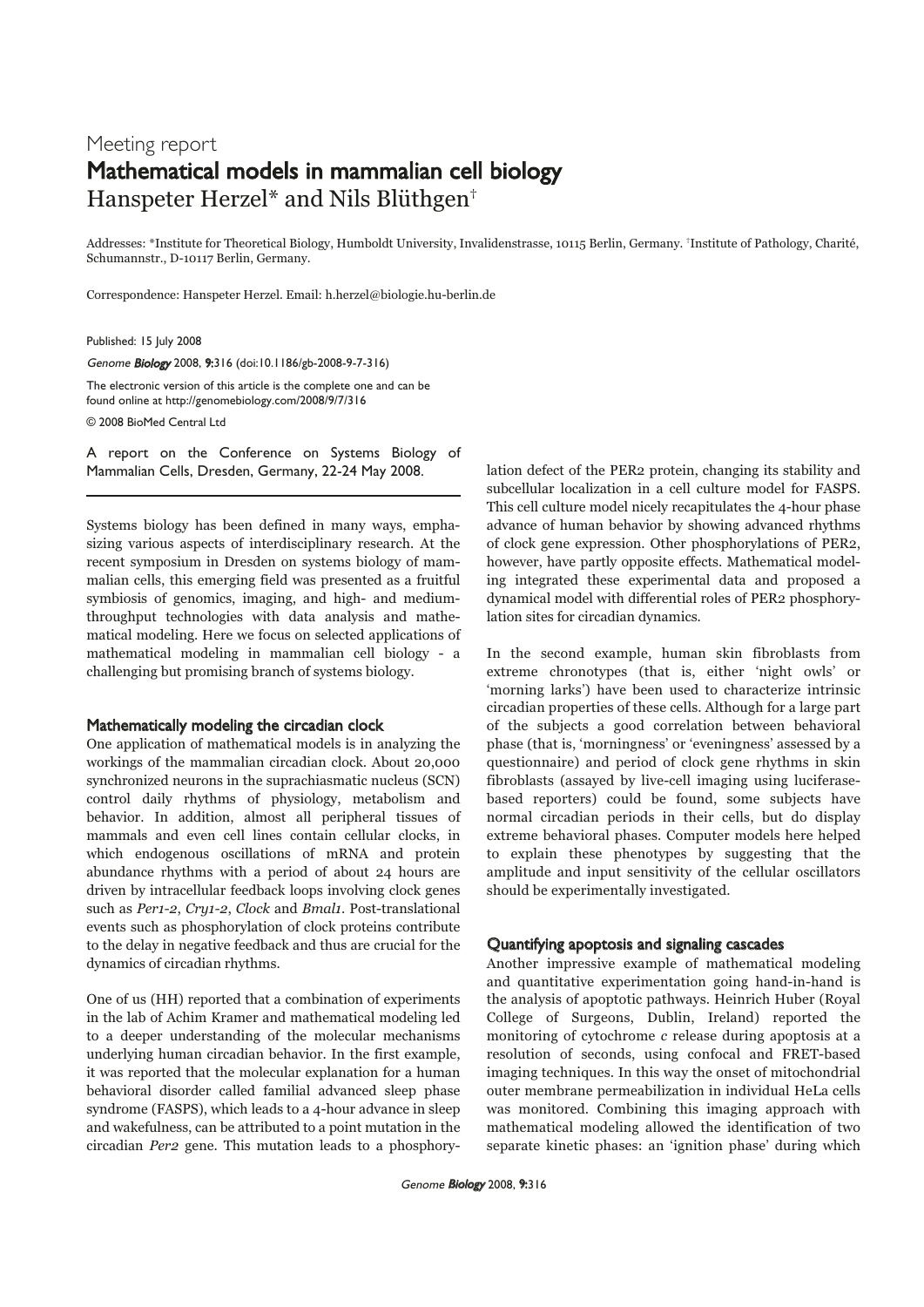the mitochondria were not yet fully permeabilized, and a second phase of cytochrome c redistribution.

A highlight of the conference was the opening lecture by Douglas Lauffenburger (Massachusetts Institute of Technology, Cambridge, USA). He asked how information about extracellular cues is encoded in the intracellular signaling network and causes a specific cellular response - in this case apoptosis. His group stimulated cells with different levels of tumor necrosis factor α, insulin, and epidermal growth factor (EGF), and measured phosphoprotein levels distributed across five kinase pathways as well as four apoptotic outputs. This impressive dataset showed that the response is not encoded in a single pathway, but that the information is distributed over the signaling network. It also enabled a comparison of different modeling strategies, including principal component analysis (PCA), fuzzy logic, and differential equations. The combination of these approaches led to interesting insights into the timedependent role of the kinase IKK in the NF-κB pathway in inducing the apoptotic response and cross-talk mediated via autocrine loops involving transforming growth factor  $\alpha$  and interleukin 1.

The question posed by Lauffenburger as to how information about extracellular cues is encoded in intracellular signaling pathways was addressed throughout the conference. Takashi Naka (RIKEN, Yokohama, Japan) presented data from breast cancer cell lines showing that EGF and heregulin induce broadly overlapping immediateearly gene expression patterns despite triggering different cellular responses. Naka speculated that the specificity of response is generated during late-phase signaling by feedforward loop duration decoding through transcription factors such as c-Fos, which generate waves of expression of secondary, more specific transcriptional regulators depending on the length of the signal. In his closing talk, Hans Westerhoff (Free University, Amsterdam, The Netherlands) pointed out that the length of the signal in a pathway, and thereby the biological response, can be selectively regulated by the expression of phosphatases. He illustrated this with experimental data from growth-factor stimulated mammalian cells, where inhibition of the kinase in the MAP kinase (MAPK) pathway leads to smaller amplitudes of the signal, whereas inhibition of the phosphatases leads to an increase in the durations. This behavior has been previously postulated by Reinhard Heinrich using mathematical models of kinase cascades.

Leonidas Alexopoulos (Massachusetts Institute of Technology, Cambridge, USA) presented data from large-scale experiments on the response of the signaling network of primary and transformed hepatocytes following treatment with various cytokines and small-molecule inhibitors, alone and in combination. Using linear regression, he could work out alterations in the signaling network that were caused by oncogenic transformation. Again, these alterations were distributed in the network and not confined to a single pathway. As a consequence of the distributed information in the network, conventional single-target therapies could have limited efficacy. In this regard, Westerhoff pointed out that targeting the signaling network would require novel therapeutic agendas, such as targeting multiple nodes in the network, and that these targets might not necessarily be close to the original mutation in the network. Responses to such combinatorial inhibitor treatment can also be used to reverse-engineer the network, as demonstrated by Sven Nelander (Memorial Sloan-Kettering Cancer Center, New York, USA). He and colleagues applied combinations of pharmacological inhibitors to perturb mitogenic and pro-apoptotic signaling pathways in breast cancer cells and measured the activity of the pathways' components. From these data they were able to infer feedbacks within the pathway, and the use of combinatorial inhibition allowed for the inference of nonlinear interactions ('synergies') in the pathways. The method may be applicable to the design of targeted combination therapies for cancer.

#### Mathematical models in pattern formation

There is a long history of applying partial differential equations to spatio-temporal pattern formation in morphogenesis, as pioneered by Alan Turing and Hans Meinhardt. Advanced imaging techniques such as fluorescence recovery after photobleaching (FRAP) now allow the quantification of diffusion-reaction dynamics. Frank Jülicher (Max Planck Institute of the Physics of Complex Systems, Dresden, Germany) has combined modeling with experimental data to describe morphogen gradients in the wing imaginal disc of the fruit fly. He reported that quantitative studies reveal that morphogen transport in the tissue is coupled to cellular kinetic processes such as ligand-receptor binding, endocytosis of ligand-receptor pairs and the recycling of ligands to the cell surface. The resulting nonlinear transport equations guarantee a robust gradient profile to regulate the expression of genes in a manner that depends on the distance to the source of the morphogen.

The classical 'clock and wavefront model' proposed by Erik Christopher Zeeman in 1976 has been applied by Oliver Pourquié (Howard Hughes Medical Institute, Kansas City, USA) to study the vertebrate segmentation clock. This periodic pattern is established in the embryo during the formation of the somites. Somitogenesis involves an oscillator driving the dynamic expression of genes in the presomitic mesoderm from which the somites are derived. Microarray data indicated that the mutually exclusive activation of Notch/FGF and Wnt pathways coordinate the oscillator. The FGF pathway controls the positioning of the wavefront of gene expression and couples the spatio-temporal activation of segmentation to the posterior elongation of the embryo.